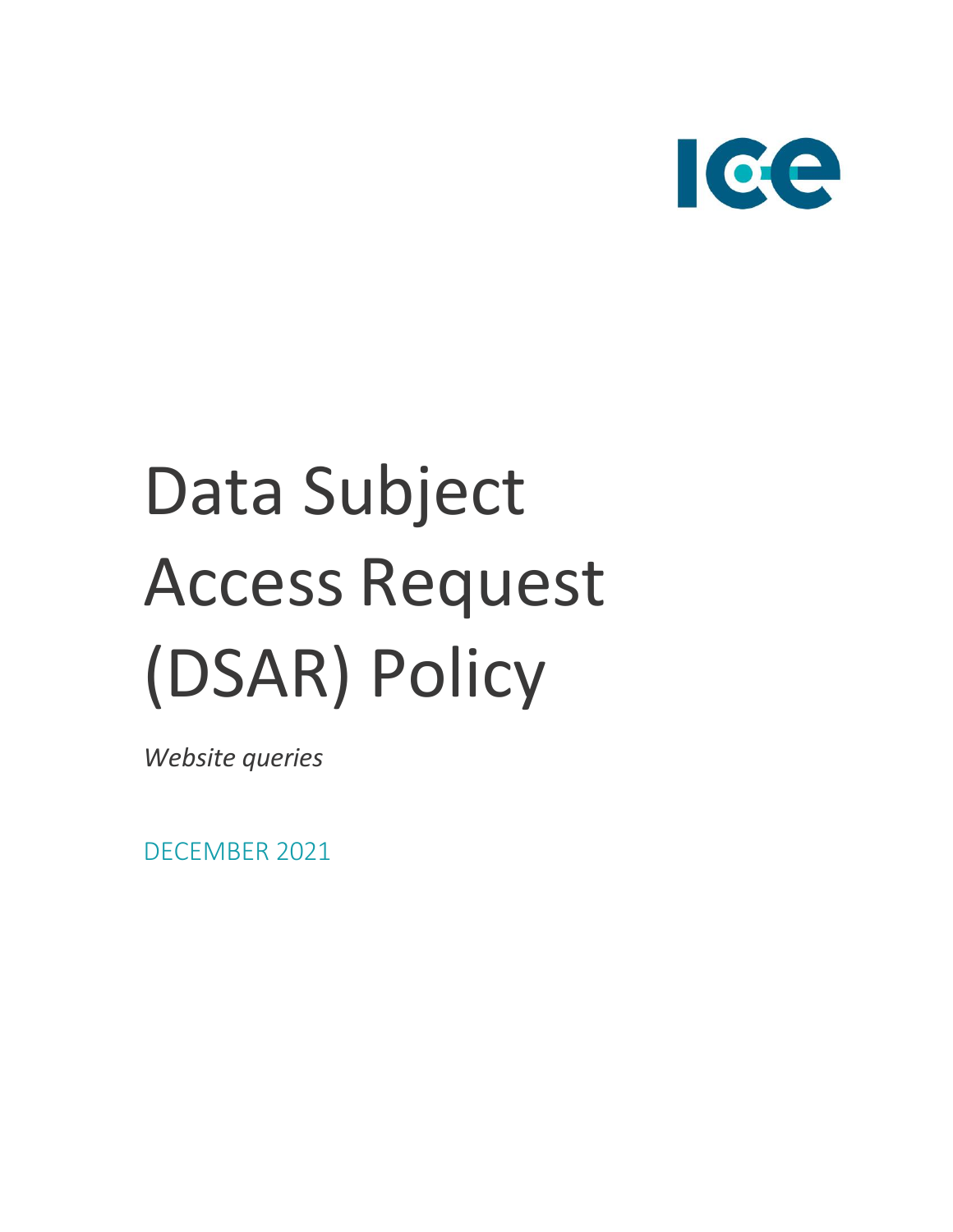#### 1. Purpose

ICE Services Ltd ("**ICE Ltd**"), ICE International Copyright Enterprise Germany GmbH ("**ICE GmbH**") and ICE Operations AB ("**ICE AB**") (together "**ICE**", "**we**" or "**our**") are committed to protecting the privacy and security of your Personal Data.

A data subject access request ("**DSAR**"), in accordance with an individual's right of access under the General Data Protection Regulation ("**GDPR**")/ UK GDPR, is a request made by an individual for a copy of the Personal Data Processed by an organisation in its capacity as a Data Controller. The purpose of this right is to enable individuals to verify the lawfulness of an organisation processing their information.

This policy sets out ICE's procedure for handling data subject access requests.

If you are:

- a member of a collective management organisation ("**CMO**"), and/or
- a writer/sub-publisher of a music publisher; and
- your CMO/music publisher is a customer of ICE,

ICE may Process your Personal Data as part of the services it provides to your CMO or music publisher and is therefore a Data Processor (and not a Data Controller) of your information. In light of this, please contact your CMO or music publisher should you wish to submit a DSAR. In accordance with our contractual and statutory obligations, we will then assist your CMO or music publisher in responding to your request.

# 2. Definitions

"**Personal Data**" means any information relating to an identified or identifiable natural person.

"**Data Controller**" means an organisation that determines the purposes and means of Processing Personal Data.

"**Data Subject**" is any identified or identifiable natural person, whose Personal Data is Processed by the Data Controller responsible for the Processing.

"**Process**", "**Processed**", or "**Processing**" is any operation or set of operations which is performed on Personal Data or on sets of Personal Data, whether or not by automated means, such as collection, recording, organisation, structuring, storage, adaptation or alteration, retrieval, consultation, use, disclosure by transmission, dissemination or otherwise making available, alignment or combination, restriction, erasure or destruction.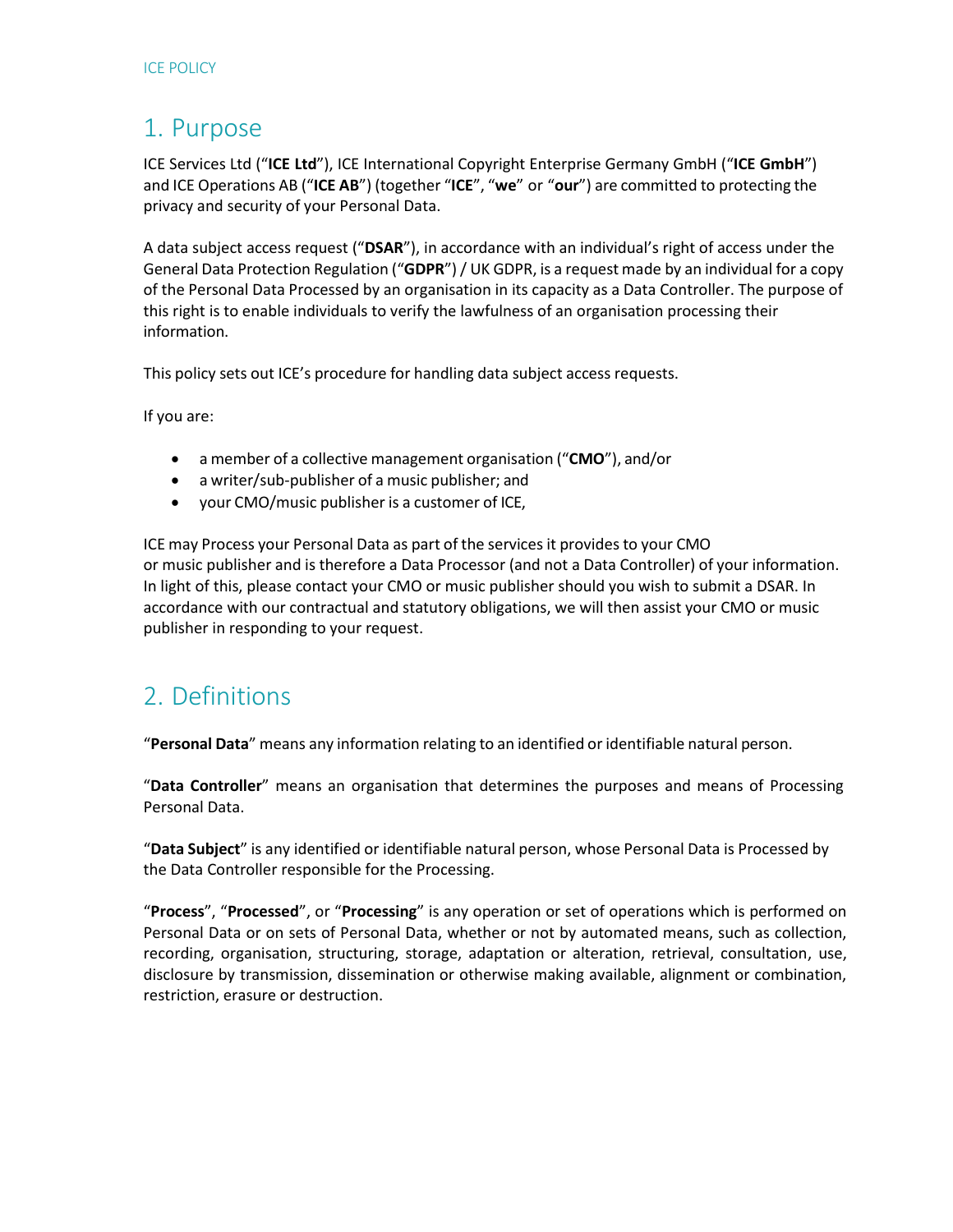### 3. Submitting a request

A request may be submitted via the contact form [here.](https://www.iceservices.com/contact/) In the message box, please state that you are submitting a data subject access request together with a detailed description of the information you are seeking, including a timeframe to which the request relates. Do also provide any supplementary information that you think may be helpful for us to appropriately handle your request.

Please note that you are under no obligation to provide the foregoing details, and requests may be made verbally, however provision in the proposed format will assist ICE in responding to your request more efficiently.

## 4. Receiving a request

ICE will aim to provide an acknowledgement of your request as soon as possible and if required, may ask for further information e.g. verification of your identity, or if unclear, greater specification of the information requested. If applicable, we may also advise you of reasons why we cannot comply with your request (see below).

ICE may request proof of your identity where reasonable and proportionate to do so. If requested, please send a photocopy or scanned image of one of the following: passport, driver's licence, national identification card, or birth/adoption certification, to [legal@iceservices.com.](mailto:legal@iceservices.com) We will store all identification provided by you in a specific internal folder within ICE's secure IT network, solely for the purpose of verifying your identity. Any identification provided will be deleted following our full response to your request.

Your DSAR will be logged and monitored within a specific internal folder and the Legal Task tracker, both located within ICE's secure IT network.

#### 5. Responding to a request

ICE will respond to your request without undue delay, and no later than one month from receipt of your request. This timeframe may be extended by two months if the request is complex or you have provided several other data requests e.g. related to other Data Subject rights under the GDPR / UK GDPR. We will notify you should we need to extend the timeframe.

If we process large amounts of your Personal Data, and ask you to specify the information or Processing activities to which your request relates, the time limit for responding to the request will be paused until we receive clarification, although we'll provide any supplementary information we can within one month.

In addition to a copy of your Personal Data, ICE will also provide the following information:

- the purposes for which we process your Personal Data;
- the recipients or categories of recipient(s) to whom the Personal Data has been or will be disclosed, in particular where those recipients are in third countries or international organisations;
- where possible, the period for which it is envisaged the Personal Data will be stored, or, if not possible, the criteria used to determine that period (retention period), including DSAR related